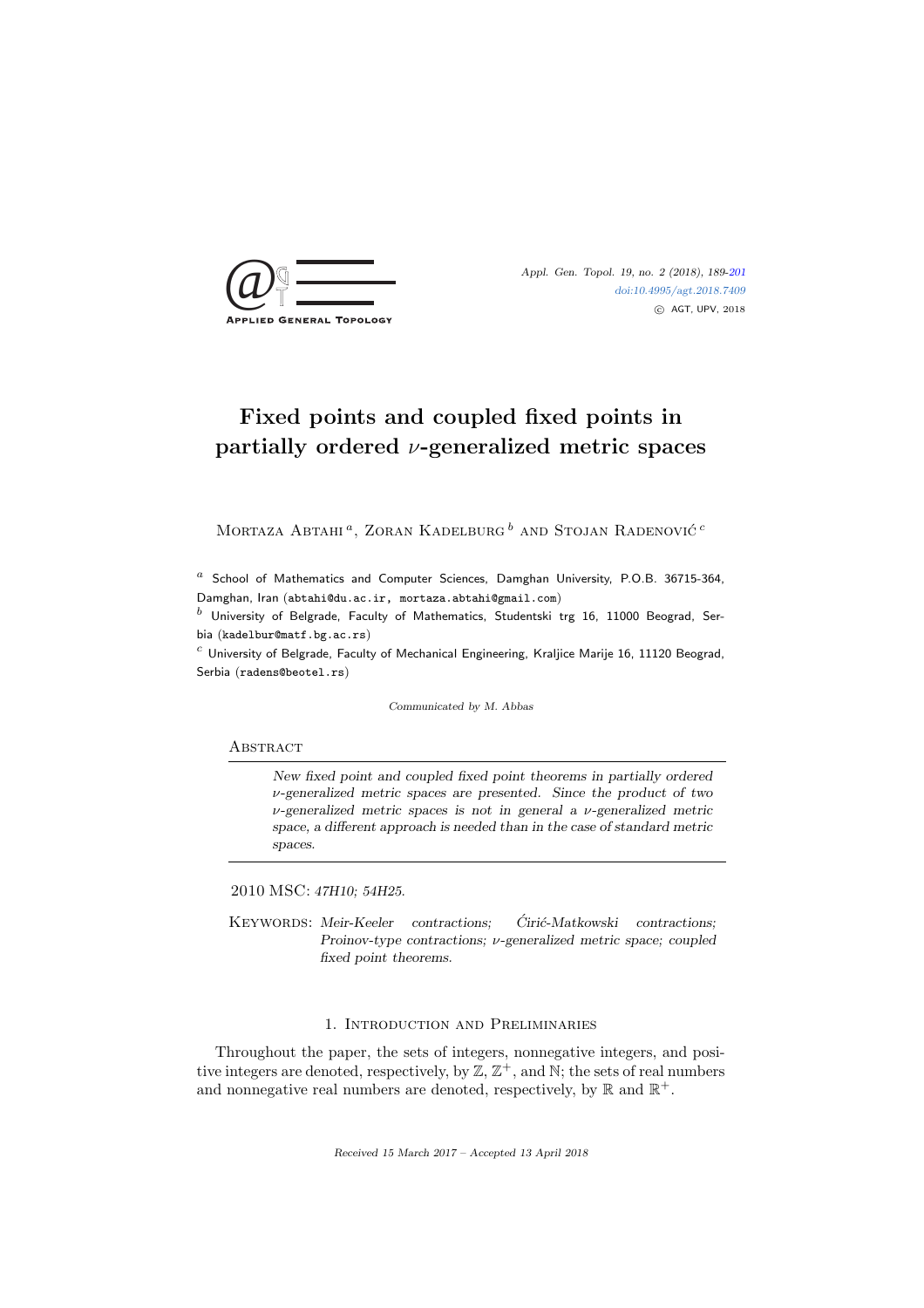1.1.  $\nu$ -generalized metric spaces. There are lots of works done on fixed point theory by weakening the requirements of the Banach contraction principle. One direction of these generalizations was introduced by Branciari in [\[6\]](#page-11-1), where the triangle inequality was replaced by a so-called *polygonal inequality*. In what follows, we briefly recall concepts of  $\nu$ -generalized metric spaces. See also [\[3,](#page-11-2) [8,](#page-11-3) [11,](#page-11-4) [19,](#page-12-0) [20\]](#page-12-1).

<span id="page-1-2"></span>**Definition 1.1** (Branciari [\[6\]](#page-11-1)). Let E be a nonempty set and  $\nu \in \mathbb{N}$ . A mapping  $d_{\nu}: E \times E \to \mathbb{R}^+$  is called a  $\nu$ -generalized metric and the pair  $(E, d_{\nu})$ is called a  $\nu$ -generalized metric space if the following hold:

- (1)  $d_{\nu}(x, y) = 0$  if and only if  $x = y$ ;
- <span id="page-1-1"></span>(2)  $d_{\nu}(x, y) = d_{\nu}(y, x)$ , for all  $x, y \in E$ ;
- (3)  $d_{\nu}(x, y) \leq d_{\nu}(x, z_1) + d_{\nu}(z_1, z_2) + \cdots + d_{\nu}(z_{\nu}, y)$ , for each set  ${x, z_1, \ldots, z_{\nu}, y}$  of  $\nu + 2$  distinct elements of E.

Clearly,  $(E, d_{\nu})$  is a metric space if  $\nu = 1$ , i.e., it is a 1-generalized metric space. It is shown in  $[19]$ , that the topology of a *v*-generalized metric space may be non-compatible.

<span id="page-1-0"></span>**Definition 1.2** ([\[3\]](#page-11-2)). Let  $(E, d_{\nu})$  be a  $\nu$ -generalized metric space. Given  $k \in \mathbb{N}$ , a sequence  $\{x_n\}$  in E is said to be k-Cauchy if

$$
\lim_{n \to \infty} \sup \{ d_{\nu}(x_n, x_{n+1+mk}) : m \in \mathbb{Z}^+ \} = 0.
$$

The sequence  $\{x_n\}$  is called *Cauchy* if it is 1-Cauchy.

Cauchy sequences in  $\nu$ -generalized metric spaces were investigated in [\[3,](#page-11-2) [6,](#page-11-1) [20\]](#page-12-1).

<span id="page-1-3"></span>**Proposition 1.3** ([\[3,](#page-11-2) [20\]](#page-12-1)). Let  $\{x_n\}$  be a *v*-Cauchy sequence with distinct terms in  $(E, d_{\nu})$ . If  $\nu$  is odd, or if  $\nu$  is even and  $d_{\nu}(x_n, x_{n+2}) \to 0$  as  $n \to \infty$ , then  $\{x_n\}$  is Cauchy.

As shown in [\[16\]](#page-11-5) and [\[18\]](#page-11-6), a sequence in a 2-generalized metric space may converge to more than one point and a convergent sequence may not be a Cauchy sequence. It is said [\[3,](#page-11-2) [20\]](#page-12-1) that a sequence  $\{x_n\}$  in E converges to x in the strong sense if  $\{x_n\}$  is Cauchy and  $\{x_n\}$  converges to x. [\[18,](#page-11-6) Example 1.1] shows that there exist convergent sequences that do not converge in the strong sense. The completeness of  $\nu$ -generalized metric spaces is investigated in [\[3\]](#page-11-2).

**Proposition 1.4** ([\[20\]](#page-12-1)). Let  $\{x_n\}$  and  $\{y_n\}$  be sequences in  $(E, d_{\nu})$  that converge to  $x$  and  $y$  in the strong sense, respectively. Then  $d_{\nu}(x, y) = \lim_{n \to \infty} d_{\nu}(x_n, y_n).$ 

Branciari proved in [\[6\]](#page-11-1) a generalization of the Banach contraction principle. Since, as was already said, a  $\nu$ -generalized metric space does not necessarily have a compatible topology, his proof needed some corrections, see [\[9,](#page-11-7) [16,](#page-11-5) [18,](#page-11-6) [19,](#page-12-0) [21\]](#page-12-2). Proofs of Kannan's [\[10\]](#page-11-8) and Ciric's [[7\]](#page-11-9) fixed point theorems in  $\nu$ generalized metric spaces appear in [\[20\]](#page-12-1). The analogue of Proinov's result from [\[15\]](#page-11-10), as an ultimate generalization of the Banach contraction principle in the setting of  $\nu$ -generalized metric spaces, was proved in [\[2\]](#page-11-11).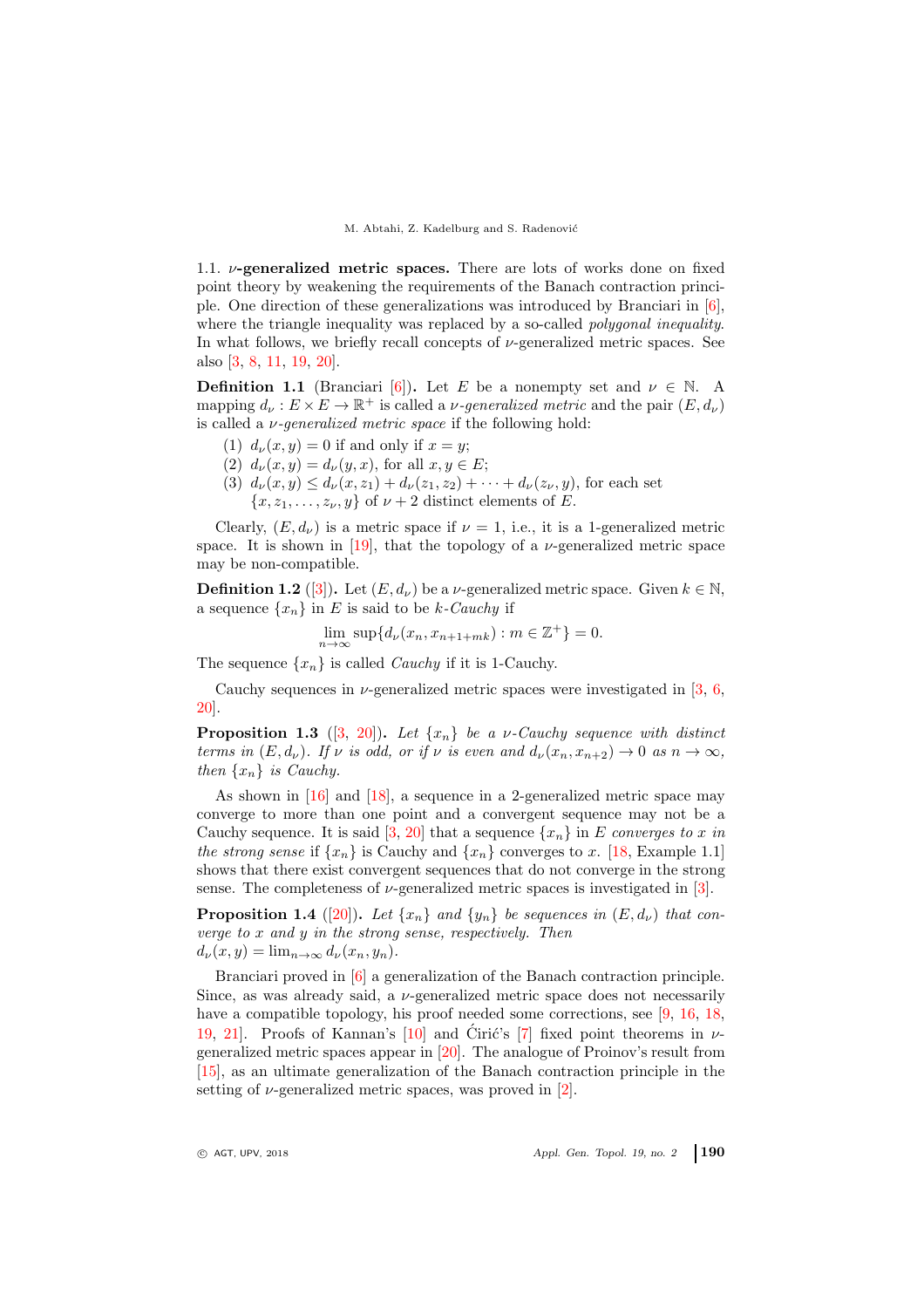1.2. Partially ordered spaces and coupled fixed points. Nieto and Ro- $\text{dríguez-López}$  initiated in [\[14\]](#page-11-12) the use of another enrichment of metric space structure by using additional partial order. A lot of researchers obtained several results in such structures. Among them, Bhaskar and Lakshmikantham started in [\[5\]](#page-11-13) investigation of so-called coupled fixed points. They proved the existence of coupled fixed points for contractive mappings in partially ordered complete metric spaces. These and similar results were later obtained by different methods; see, e.g. [\[4,](#page-11-14) [12,](#page-11-15) [13,](#page-11-16) [17\]](#page-11-17).

Assume that  $(E, \prec)$  is a partially ordered set and that  $F : E \times E \to E$  is a mapping. The notions of a *coupled fixed point* of  $F$  and the (strict) mixed monotone property has become standard, so we omit them here. Given a pair  $(x, y)$  of elements in E, the Picard iterates  $\{F<sup>n</sup>(x, y)\}$  and  $\{F<sup>n</sup>(y, x)\}$  are defined, inductively, as follows. Let  $F^{0}(x, y) = x$ ,  $F^{0}(y, x) = y$ , and then, for  $n \in \mathbb{Z}^+,$ 

<span id="page-2-1"></span>(1.1) 
$$
F^{n+1}(x,y) = F(F^n(x,y), F^n(y,x)),
$$

$$
F^{n+1}(y, x) = F(F^n(y, x), F^n(x, y)).
$$

In 2012, Berinde and Păcurar  $[4]$  presented more general coupled fixed point theorems in partially ordered metric spaces  $(E, \prec, d)$ .

<span id="page-2-3"></span>**Theorem 1.5** ([\[4\]](#page-11-14)). Let  $(E, \leq, d)$  be a complete partially ordered metric space, and  $F: E \times E \to E$  be a generalized symmetric Meir-Keeler type mapping, i.e., for every  $\epsilon > 0$ , there exists  $\delta > 0$  such that, for  $x \succeq u$  and  $y \preceq v$ ,

 $\epsilon \leq d(x, u) + d(u, v) \leq \epsilon + \delta \Longrightarrow$ 

<span id="page-2-4"></span>
$$
d(F(x, y), F(u, v)) + d(F(y, x), F(v, u)) < \epsilon.
$$

Suppose that

- (i) the mapping  $F$  is continuous and has the mixed strict monotone prop $ertn$
- (ii) there exist  $x_0, y_0 \in E$  such that

(1.2)

$$
x_0 \preceq F(x_0, y_0), y_0 \succeq F(y_0, x_0), or x_0 \succeq F(x_0, y_0), y_0 \preceq F(y_0, x_0).
$$

<span id="page-2-0"></span>Then F has a coupled fixed point.

1.3. Fixed points of monotone contractions. Fixed point theorems of Cirić-Matkowski and Proinov types for monotone contractions in partially ordered  $\nu$ -generalized metric spaces can be deduced from a sequence of lemmas and propositions, similarly as it has been done in the setting of  $(\nu$ -generalized) metric spaces in  $[1]$  and  $[2]$ . Hence, we just state the respective formulations, omitting the proofs.

<span id="page-2-2"></span>**Theorem 1.6.** Let  $(E, \leq, d_{\nu})$  be a complete partially ordered v-generalized metric space and  $T : E \to E$  be a monotone contraction of Ciric-Matkowski type, i.e.,

- (1) the mapping  $T$  is nondecreasing,
- (2)  $d_{\nu}(Tx,Ty) < d_{\nu}(x,y)$ , for  $x \prec y$  (that is  $x \preceq y$  and  $x \neq y$ ),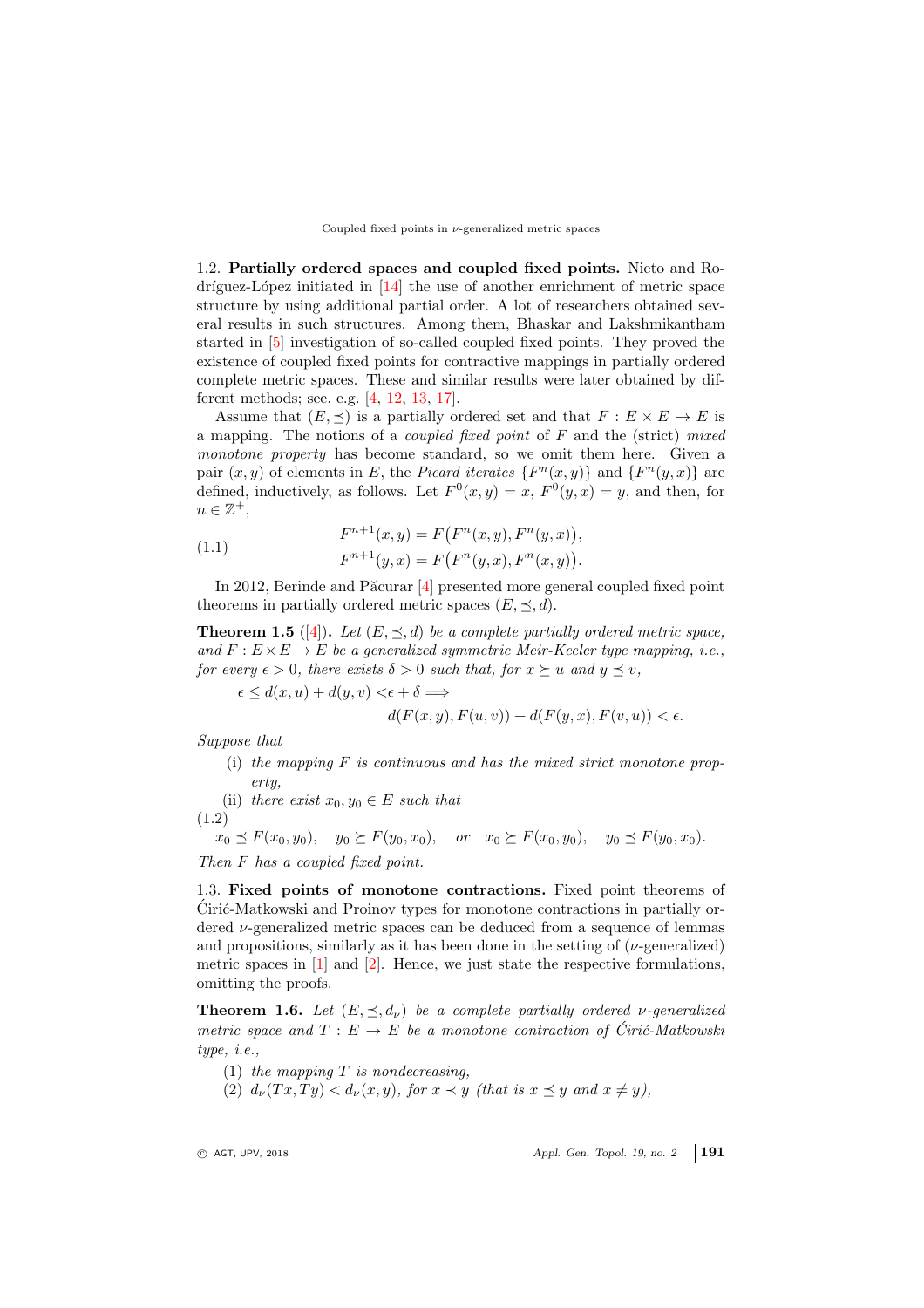(3) for every  $\epsilon > 0$ , there exists  $\delta > 0$  such that

$$
(x \preceq y, \epsilon < d_{\nu}(x, y) < \epsilon + \delta) \Longrightarrow d_{\nu}(Tx, Ty) \leq \epsilon.
$$

Then T has a fixed point provided there exists  $x_0 \in E$  such that  $x_0 \preceq Tx_0$ . Moreover, for any  $x \in E$  with  $x \preceq Tx$ , the sequence  $\{T^n x\}$  converges to a fixed point of T in the strong sense.

We also have a Proinov type fixed point theorem.

<span id="page-3-0"></span>**Theorem 1.7.** Suppose that  $(E, \leq, d_{\nu})$  is a complete partially ordered  $\nu$ -generalized metric space, and that  $T : E \to E$  is sequentially continuous and asymptotically regular, i.e.,

$$
\lim_{n \to \infty} (d_{\nu}(T^n x, T^{n+1} x) + d_{\nu}(T^n x, T^{n+2} x)) = 0, \quad x \in E.
$$

For  $\gamma > 0$ , define  $\mathbf{m}(x, y) = d_{\nu}(x, y) + \gamma (d_{\nu}(x, Tx) + d_{\nu}(y, Ty))$ . Suppose that

$$
d_{\nu}(Tx, Ty) < \mathbf{m}(x, y), \quad x, y \in E, x \prec y,
$$

and that, for any  $\epsilon > 0$ , there exist  $\delta > 0$  and  $N \in \mathbb{Z}^+$  such that, for all  $x, y \in E$ ,

(1.3) 
$$
x \preceq y, \mathbf{m}(T^N x, T^N y) < \delta + \epsilon \implies d_{\nu}(T^{N+1} x, T^{N+1} y) \leq \epsilon.
$$

Then T has a fixed point provided there exists  $x_0 \in E$  such that  $x_0 \preceq Tx_0$ . Moreover, for any  $x \in E$  with  $x \preceq Tx$ , the sequence  $\{T^n x\}$  converges to a fixed point of T in the strong sense.

Remark 1.8. Similarly as in various other known fixed point results in ordered spaces, the presented conditions are not sufficient to conclude that the fixed point is unique. An additional assumption is needed, and this can be either that arbitrary two elements of the fixed point set are comparable, or that there exists a third element, comparable with both of them. We do not go into details here, leaving them for the case of coupled fixed points in the next section.

1.4. Outline. The next (main) section is devoted to coupled fixed points, and is divided into three parts. In Subsection [2.1,](#page-5-0) we let  $E$  be a partially ordered metric space, and investigate the existence of coupled fixed points for different types of symmetric contractions on E. Our technique in this section involves considering induced metric and order on the set  $\mathcal{E} = E \times E$  and reducing a symmetric contraction  $F: E \times E \to E$  to a monotone contraction  $T: \mathcal{E} \to \mathcal{E}$  and then applying results obtained in Section  $1.3$  to T. This technique appears in several papers. However, we will show that this method is not applicable in the case of partially ordered ν-generalized metric spaces (see further Example [2.2\)](#page-4-0). Hence, in Subsection [2.2,](#page-6-0) we shall take a different approach to obtain coupled fixed point results in such spaces. Finally, in Subsection [2.3,](#page-9-0) we present a brief discussion of the uniqueness of coupled fixed points. We conclude by an illustrative example in the last subsection.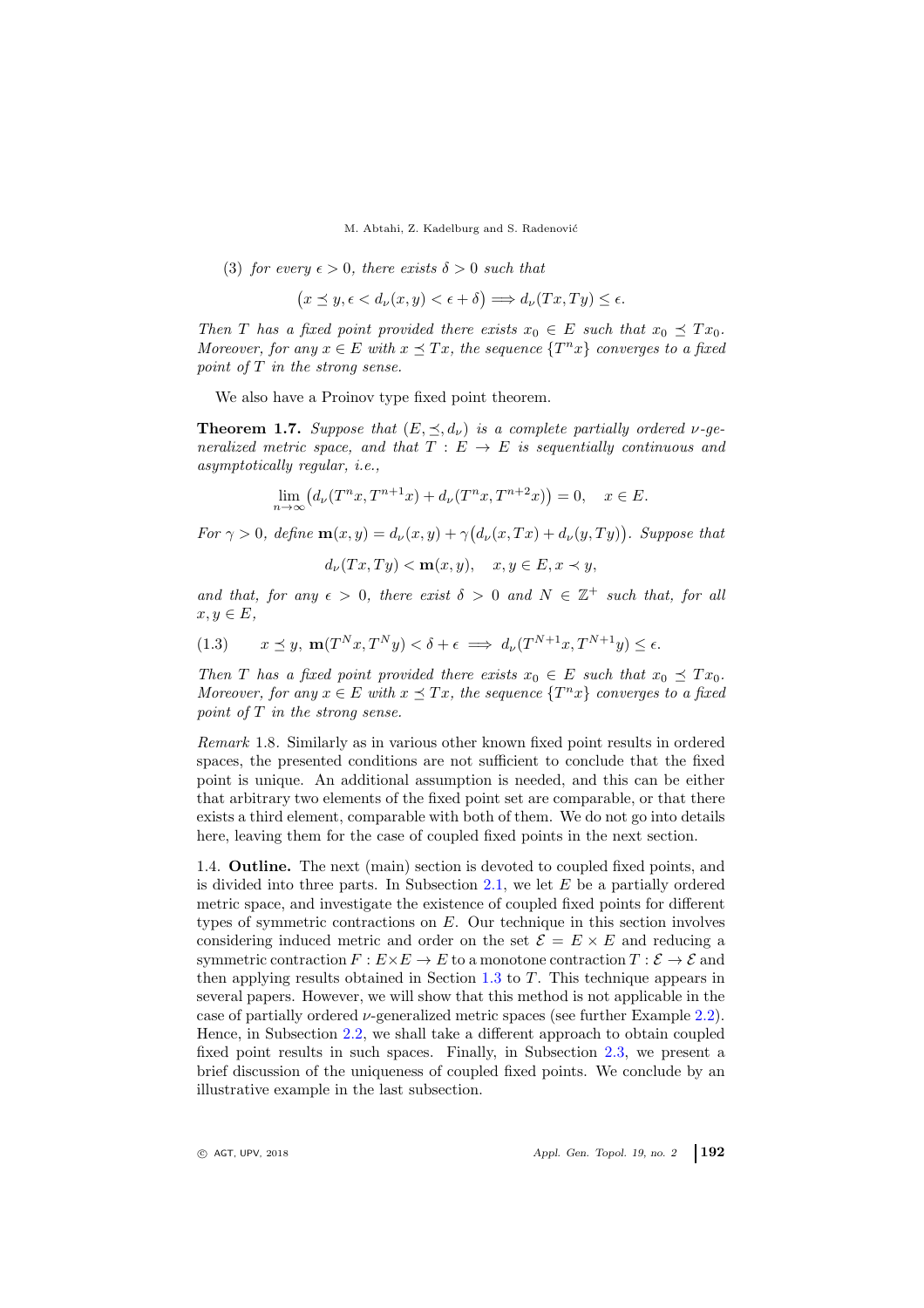#### <span id="page-4-2"></span>Coupled fixed points in  $\nu$ -generalized metric spaces

#### 2. Coupled fixed points of symmetric contractions

In this section, we present coupled fixed point theorems for symmetric contractions on  $(\nu$ -generalized) metric spaces. We start with the following definition of symmetric contractions of Ćirić-Matkowski type.

**Definition 2.1.** Let  $(E, \leq, d_{\nu})$  be a partially ordered *v*-generalized metric space. A mapping  $F : E \times E \to E$  is called a *symmetric contraction of Ćirić*-Matkowski type if

- (1) for  $x \preceq u$  and  $y \succeq v$ , with  $(x, y) \neq (u, v)$ ,
- (2.1)  $d_{\nu}(F(x, y), F(u, v)) + d_{\nu}(F(u, x), F(v, u)) < d_{\nu}(x, u) + d_{\nu}(u, v),$

(2) for every  $\epsilon > 0$ , there exists  $\delta > 0$  such that, for  $x \preceq u$  and  $y \succeq v$ ,

(2.2) 
$$
\epsilon < d_{\nu}(x, u) + d_{\nu}(y, v) < \epsilon + \delta \Longrightarrow
$$

$$
d_{\nu}(F(x, y), F(u, v)) + d_{\nu}(F(y, x), F(v, u)) \leq \epsilon.
$$

To avoid repetitive writings and simplify calculations, the following convention seems to be convenient.

**Convention.** Let  $(E, \preceq, d_{\nu})$  be a partially ordered ( $\nu$ -generalized) metric space. Set  $\mathcal{E} = E \times E$  and, for all elements  $\mathbf{x} = (x, y)$  and  $\mathbf{u} = (u, v)$  of  $\mathcal{E}$ , define

<span id="page-4-3"></span><span id="page-4-1"></span> $\mathbf{x} \sqsubseteq \mathbf{u}$  if and only if  $x \preceq u$  and  $v \preceq y$ .

Clearly,  $(\mathcal{E}, \sqsubseteq)$  is a partially ordered set. Define  $\rho_{\nu} : \mathcal{E} \times \mathcal{E} \to \mathbb{R}^+$  by

(2.3) 
$$
\rho_{\nu}(\mathbf{x}, \mathbf{u}) = d_{\nu}(x, u) + d_{\nu}(y, v), \quad \mathbf{x} = (x, y), \mathbf{u} = (u, v).
$$

Obviously, if  $(E, \preceq, d_{\nu})$  is a (complete) metric space then  $(\mathcal{E}, \sqsubseteq, \rho_{\nu})$  is a (complete) metric space. In general, however, as the following example shows, if  $E$  is a *ν*-generalized metric space ( $\nu \geq 2$ ) then  $(\mathcal{E}, \rho_{\nu})$  may fail to be a *ν*-generalized metric space.

<span id="page-4-0"></span>**Example 2.2** ([\[8,](#page-11-3) Example 4.2]). Let  $E = \{a, b, c\}$  and define  $d_{\nu}: E \times E \to \mathbb{R}^+$ by  $d_{\nu}(a, b) = 4$ ,  $d_{\nu}(a, c) = d_{\nu}(b, c) = 1$ , and  $d_{\nu}(x, x) = 0$ ,  $d_{\nu}(x, y) = d_{\nu}(y, x)$ for all  $x, y \in E$ . Since four distinct points in E do not exist, the rectangular inequality is trivially satisfied. Hence,  $(E, d_{\nu})$  is a 2-generalized metric space, which is obviously not a metric space.

Now, consider the mappings  $\rho_+$ ,  $\rho_{\text{max}}$  :  $\mathcal{E} \times \mathcal{E} \to \mathbb{R}^+$  defined by

$$
\rho_{+}(\mathbf{x}, \mathbf{u}) = d_{\nu}(x, u) + d_{\nu}(y, v),
$$
  
\n
$$
\rho_{\max}(\mathbf{x}, \mathbf{u}) = \max\{d_{\nu}(x, u), d_{\nu}(y, v)\},
$$

where  $\mathbf{x} = (x, y)$  and  $\mathbf{u} = (u, v)$ . Then, for the quadrilateral  $\{(a, b), (b, c), (a, c), (c, c)\}\$ in  $\mathcal{E}$ , we have

$$
\rho_{+}((a,b),(b,c)) = 5 > 1 + 1 + 1
$$
  
=  $\rho_{+}((a,b),(a,c)) + \rho_{+}((a,c),(c,c)) + \rho_{+}((c,c),(b,c)),$ 

 $\circ$  AGT, UPV, 2018  $\circ$  Appl. Gen. Topol. 19, no. 2 193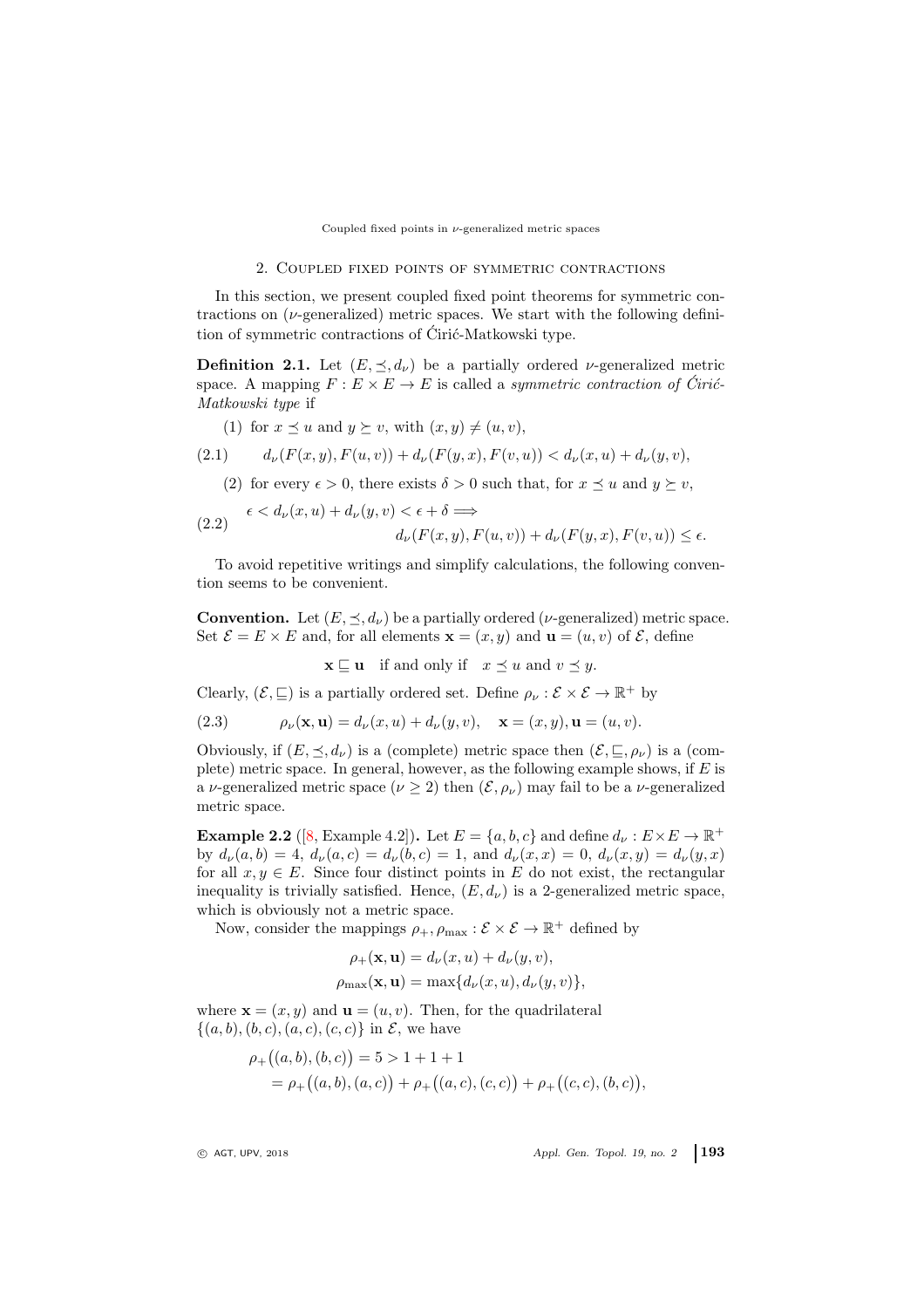$$
\rho_{\max}((a,b),(b,c)) = 4 > 1 + 1 + 1
$$
  
= 
$$
\rho_{\max}((a,b),(a,c)) + \rho_{\max}((a,c),(c,c)) + \rho_{\max}((c,c),(b,c)).
$$

Hence, in both cases, rectangular inequality is not satisfied, and so  $(\mathcal{E}, \rho_+)$  and  $(\mathcal{E}, \rho_{\text{max}})$  are not 2-generalized metric spaces.

The following notion of regularity for mappings  $F : E \times E \to E$  is needed in this section.

<span id="page-5-2"></span>**Definition 2.3.** Given  $x, y \in E$ , the mapping  $F : E \times E \to E$  is called asymptotically regular at  $\mathbf{x} = (x, y)$  if the Picard iterates  $x_n = F^n(x, y)$  and  $y_n = F^n(y, x)$ , defined by [\(1.1\)](#page-2-1), satisfy the following condition

<span id="page-5-1"></span>(2.4) 
$$
\rho_{\nu}(\mathbf{x}_n, \mathbf{x}_{n+1}) + \rho_{\nu}(\mathbf{x}_n, \mathbf{x}_{n+2}) \to 0, \quad \mathbf{x}_n = (x_n, y_n).
$$

Note that, if  $(E, d_{\nu})$  is a metric space, the summand  $\rho_{\nu}(\mathbf{x}_n, \mathbf{x}_{n+2})$  in [\(2.4\)](#page-5-1) is redundant.

In the case of metric spaces, coupled fixed point results are usually obtained by considering the induced space  $(\mathcal{E}, \sqsubseteq, \rho_{\nu})$  and reducing a symmetric contraction  $F: E \times E \to E$  to a monotone contraction  $T: \mathcal{E} \to \mathcal{E}$ . This strategy, as Example [2.2](#page-4-0) shows, does not work in the case of  $\nu$ -generalized metric spaces. Hence, we shall take a different approach in this case.

<span id="page-5-0"></span>2.1. Coupled fixed points in partially ordered metric spaces. In this section, we assume that  $(E, \preceq, d)$  is a partially ordered metric space. Given a mapping  $F: E \times E \to E$ , define  $T: \mathcal{E} \to \mathcal{E}$  by

(2.5) 
$$
T\mathbf{x} = (F(x, y), F(y, x)), \quad \mathbf{x} = (x, y).
$$

The following properties are straightforward.

- <span id="page-5-3"></span>(i) If  $F$  is continuous then  $T$  is continuous.
- (ii) If F is asymptotically regular in the sense of Definition 2.[3,](#page-5-2) then T is asymptotically regular in the sense of Theorem 1.[7.](#page-3-0)
- (iii) If  $F$  has the mixed monotone property, then  $T$  is nondecreasing on  $(\mathcal{E}, \sqsubseteq).$
- (iv) If F is a symmetric contraction of Ciric-Matkowski type, then T is a monotone contraction of Ciric-Matkowski type, in the sense of Theorem 1.[6.](#page-2-2)
- (v)  $F$  has a (unique) coupled fixed point if and only if  $T$  has a (unique) fixed point.

These properties along with the results in Section [1.3](#page-2-0) yield the following coupled fixed point results.

**Theorem 2.4.** Let  $(E, \leq, d)$  be a complete partially ordered metric space. Suppose that  $F: E \times E \to E$  has the following properties.

(i)  $F$  is continuous and has the mixed strict monotone property,

and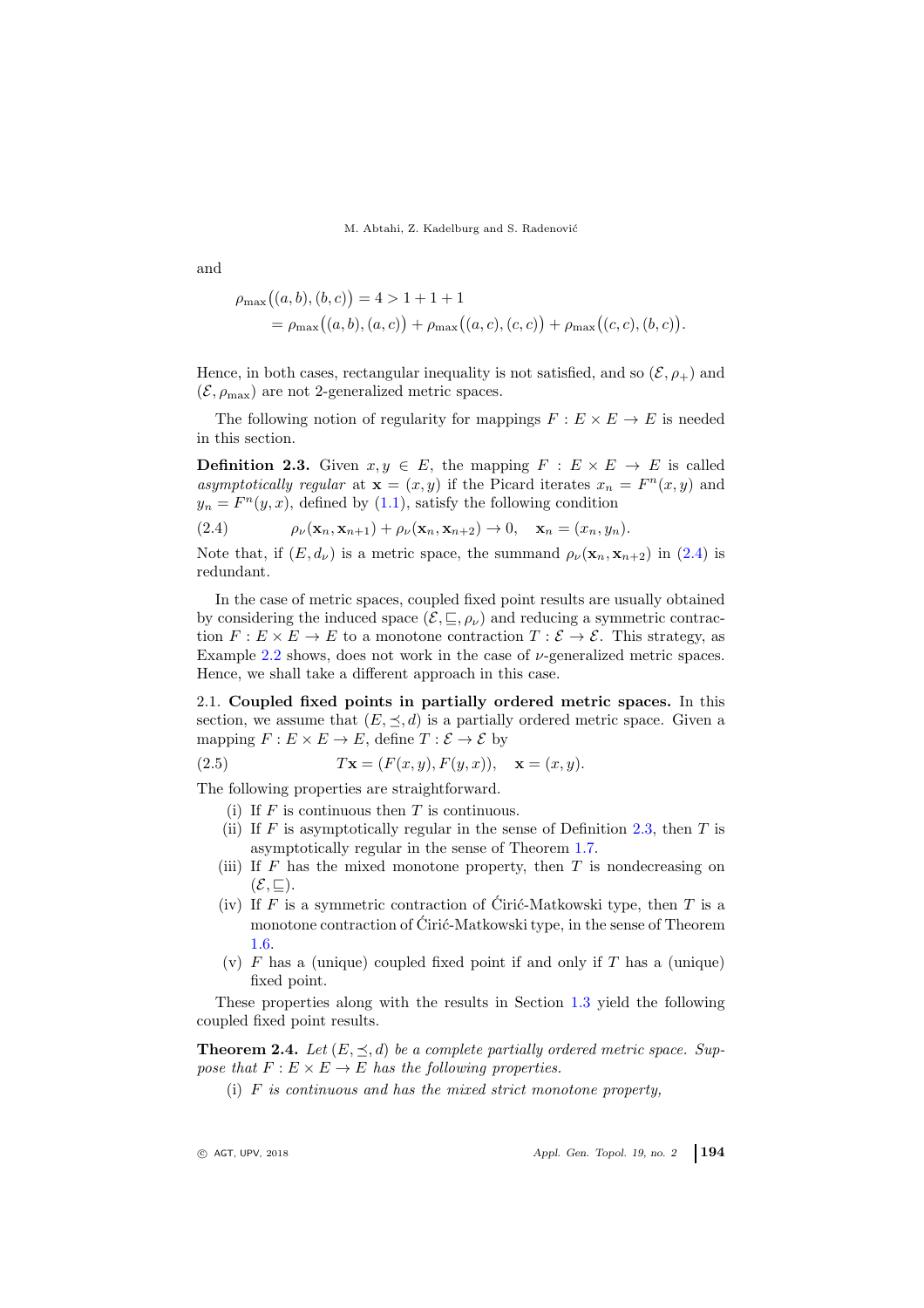## Coupled fixed points in  $\nu$ -generalized metric spaces

- (ii) F is a symmetric contraction of Ciric-Matkowski type,
- (iii) there exist  $x_0, y_0 \in E$  such that  $x_0 \preceq F(x_0, y_0)$  and  $y_0 \succeq F(y_0, x_0)$ .

Then F has a coupled fixed point.

*Proof.* Since  $F$  is continuous,  $T$  is continuous. Since  $F$  is a symmetric contraction of Ciric-Matkowski type and has the mixed strict monotone property,  $T$ is a monotone contraction of Ciric-Matkowski type. Since  $x_0 \preceq F(x_0, y_0)$  and  $y_0 \succeq F(y_0, x_0)$ , we get  $\mathbf{x}_0 \sqsubseteq T\mathbf{x}_0$  with  $\mathbf{x}_0 = (x_0, y_0)$ . All conditions of Theorem [1.6](#page-2-2) are satisfied. Hence  $T$  has a fixed point, which in turn implies that  $F$  has a coupled fixed point.

Finally, we have the following Proinov type coupled fixed point theorem.

**Theorem 2.5.** Suppose that  $(E, \prec, d)$  is a complete partially ordered metric space, and that  $F: E \times E \to E$  satisfies conditions (i)-(ii) of Theorem [1](#page-2-3).5. For  $\gamma > 0$ , define  $\mathbf{m}: \mathcal{E} \times \mathcal{E} \to \mathbb{R}^+$  by (here  $\mathbf{x} = (x, y)$ ,  $\mathbf{u} = (u, v)$ )

(2.6) 
$$
\mathbf{m}(\mathbf{x}, \mathbf{u}) = d(x, u) + d(y, v) + \gamma \big( d(x, F(x, y)) + d(y, F(y, x)) \big) + \gamma \big( d(u, F(u, v)) + d(v, F(v, u)) \big).
$$

Suppose that

(2.7) 
$$
d(F(x, y), F(u, v)) + d(F(y, x), F(v, u)) < \mathbf{m}(\mathbf{x}, \mathbf{u}), \quad \mathbf{x} \subseteq \mathbf{u}, \mathbf{x} \neq \mathbf{u},
$$
and that, for any  $\epsilon > 0$ , there exists  $\delta > 0$  such that, for  $\mathbf{x} \subseteq \mathbf{u}$ ,  
(2.8) 
$$
\mathbf{m}(\mathbf{x}, \mathbf{u}) < \delta + \epsilon \Longrightarrow d(F(x, y), F(u, v)) + d(F(y, x), F(v, u)) \leq \epsilon.
$$

If  $F$  is asymptotically regular, then  $F$  has a coupled fixed point.

Proof. It is easily seen that

<span id="page-6-1"></span>
$$
\mathbf{m}(\mathbf{x}, \mathbf{u}) = \rho_{\nu}(\mathbf{x}, \mathbf{u}) + \gamma(\rho_{\nu}(\mathbf{x}, T\mathbf{x}) + \rho_{\nu}(\mathbf{u}, T\mathbf{u})).
$$

The assumptions of the theorem imply that

<span id="page-6-2"></span>
$$
\rho_{\nu}(T\mathbf{x}, T\mathbf{u}) < \mathbf{m}(\mathbf{x}, \mathbf{u}), \quad \mathbf{x} \sqsubseteq \mathbf{u}, \mathbf{x} \neq \mathbf{u}.
$$

and that, for any  $\epsilon > 0$ , there exists  $\delta > 0$  such that, for  $\mathbf{x} \sqsubseteq \mathbf{u}$ ,

(2.9) 
$$
\mathbf{m}(\mathbf{x}, \mathbf{u}) < \delta + \epsilon \Longrightarrow \rho_{\nu}(T\mathbf{x}, T\mathbf{u}) \leq \epsilon.
$$

Hence T is a monotone contraction of Ciric-Matkowski type on  $(\mathcal{E}, \rho_{\nu})$  that satisfies all conditions of Theorem  $1.7$ . Hence T has a fixed point which, in turn, implies that that F has a coupled fixed point.  $\square$ 

<span id="page-6-0"></span>2.2. Coupled fixed points in partially ordered  $\nu$ -generalized metric spaces. In this subsection, we assume that  $(E, \preceq, d_{\nu})$  is a partially ordered  $\nu$ -generalized metric space. As Example [2.2](#page-4-0) shows, the induced space  $(\mathcal{E}, \sqsubseteq, \rho_{\nu})$ may not be a partially ordered  $\nu$ -generalized metric space. Hence, we take a different approach to get coupled fixed point theorems. When we call a mapping  $F: E \times E \to E$  continuous (since, in general, we do not have a topological structure in  $\mathcal{E}$ ), we mean that  $F(x_n, y_n) \to F(x, y)$  in E whenever  $\{x_n\}$  and  ${y_n}$  are sequences in E such that  $x_n \to x$  and  $y_n \to y$ .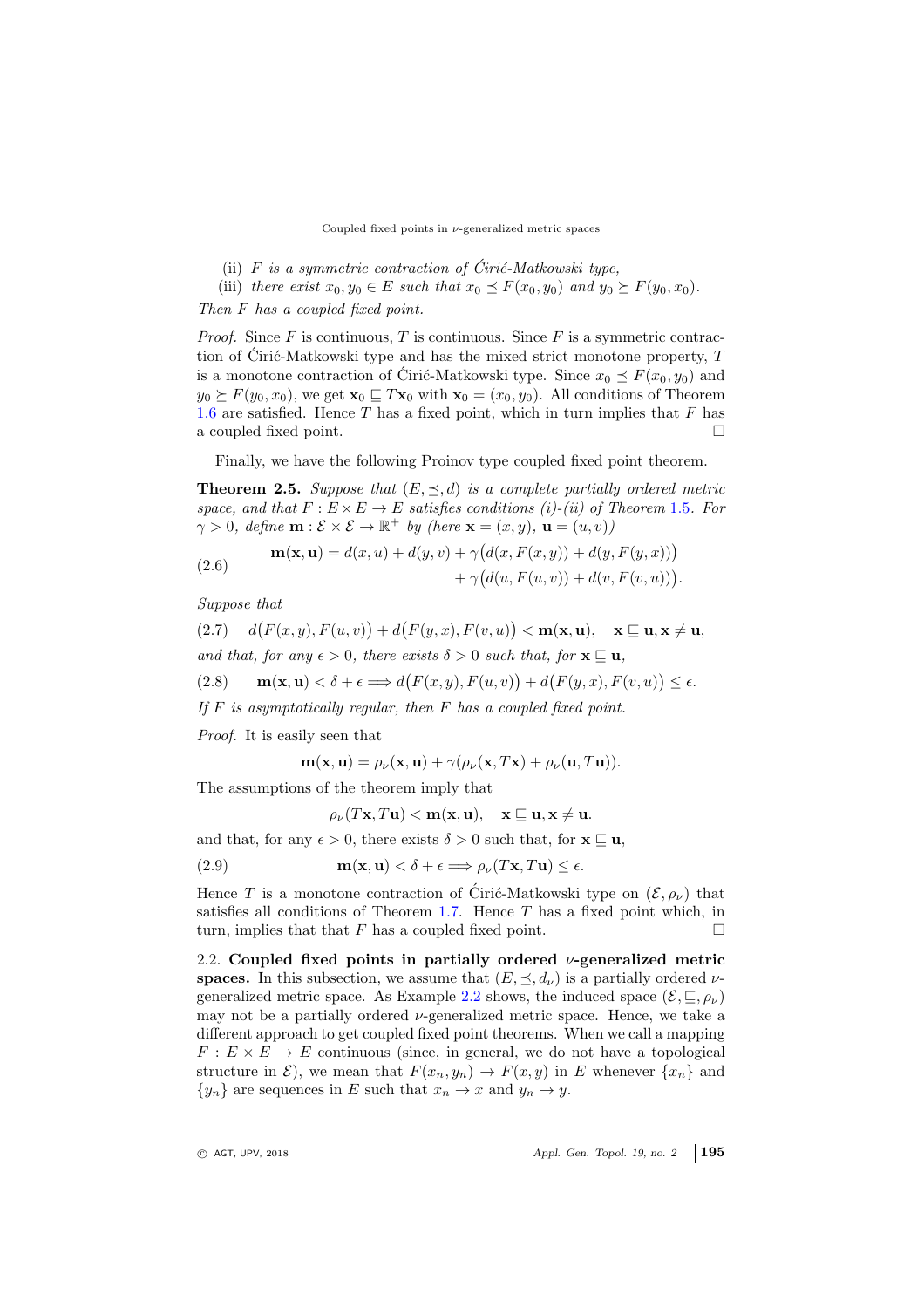<span id="page-7-0"></span>**Lemma 2.6.** Let  $\{x_n\}$  and  $\{y_n\}$  be two sequences in a *v*-generalized metric space  $(E, d_{\nu})$  and let  $\mathbf{x}_n = (x_n, y_n)$ . The following statements are equivalent.

- (i) Both  $\{x_n\}$  and  $\{y_n\}$  are *ν*-Cauchy sequences.
- (ii)  $\lim_{n\to\infty} \sup \{ \rho_\nu(\mathbf{x}_n, \mathbf{x}_{n+1+m\nu}) : m \in \mathbb{Z}^+ \} = 0.$

Proof. This follows easily from Definition [1.2](#page-1-0) and the following simple inequalities.

$$
\max{\sup\{d_{\nu}(x_n, x_{n+1+m\nu}) : m \in \mathbb{Z}^+\}, \sup\{d_{\nu}(y_n, y_{n+1+m\nu}) : m \in \mathbb{Z}^+\}\}
$$
  
\n
$$
\leq \sup\{d_{\nu}(x_n, x_{n+1+m\nu}) + d_{\nu}(y_n, y_{n+1+m\nu}) : m \in \mathbb{Z}^+\}
$$
  
\n
$$
= \sup\{\rho_{\nu}(\mathbf{x}_n, \mathbf{x}_{n+1+m\nu}) : m \in \mathbb{Z}^+\}
$$
  
\n
$$
\leq \sup\{d_{\nu}(x_n, x_{n+1+m\nu}) : m \in \mathbb{Z}^+\} + \sup\{d_{\nu}(y_n, y_{n+1+m\nu}) : m \in \mathbb{Z}^+\}.
$$

<span id="page-7-5"></span>**Lemma 2.7.** Suppose that  $\{x_n\}$  and  $\{y_n\}$  are sequences in a *v*-generalized metric space  $(E,d_\nu)$  satisfying  $(2.4)$ , each of which consists of mutually distinct elements. Suppose that, for every  $\epsilon > 0$  and for any two subsequences  $\{x_{p_i}\}$ and  $\{x_{q_i}\}\$ , if  $\limsup_{i\to\infty} \rho_{\nu}(x_{p_i}, x_{q_i}) \leq \epsilon$  then, for some N,

<span id="page-7-2"></span><span id="page-7-1"></span>
$$
\rho_{\nu}(\mathbf{x}_{p_i+1}, \mathbf{x}_{q_i+1}) \le \epsilon \quad (i \ge N).
$$

Then both  $\{x_n\}$  and  $\{y_n\}$  are Cauchy sequences.

*Proof.* First, we show that both  $\{x_n\}$  and  $\{y_n\}$  are *v*-Cauchy. Towards a contradiction, assume that, for example,  $\{x_n\}$  is not  $\nu$ -Cauchy. Then condition [\(2.6\)](#page-7-0) of Lemma [2.6](#page-7-0) fails to hold. Therefore, for some  $\epsilon > 0$ , we have

(2.10)  $\forall k \geq 1, \exists n \geq k, \quad \sup\{\rho_\nu(\mathbf{x}_n, \mathbf{x}_{n+1+m\nu}) : m \in \mathbb{Z}^+\} > \epsilon.$ 

Condition  $\rho_{\nu}(\mathbf{x}_n, \mathbf{x}_{n+1}) \to 0$  implies the existence of a sequence  $\{k_i\}$  of positive integers such that  $k_{i-1} < k_i$  and

$$
(2.11) \qquad \rho_{\nu}(\mathbf{x}_n, \mathbf{x}_{n+1}) < \epsilon/i \quad (n \ge k_i).
$$

For each  $k_i$ , by  $(2.10)$ , there exist  $n_i \geq k_i + 1$  and  $m_i \geq 0$  such that  $\rho_{\nu}(\mathbf{x}_{n_i}, \mathbf{x}_{n_i+1+m_i\nu}) > \epsilon$ . By  $(2.11), \rho_{\nu}(\mathbf{x}_{n_i}, \mathbf{x}_{n_i+1}) < \epsilon$ . Hence, we must have  $m_i \geq 1$ . Let  $m_i$  be the smallest number with this property so that

 $\rho_{\nu}(\mathbf{x}_{n_i}, \mathbf{x}_{n_i+1+m_i\nu-\nu}) \leq \epsilon$ . Take  $p_i = n_i - 1$  and  $q_i = n_i + m_i\nu$ . Then, for every  $i \geq 1$ , we get  $q_i > p_i \geq k_i$ , and

- <span id="page-7-4"></span>(2.12)  $\rho_{\nu}(\mathbf{x}_{p_i+1}, \mathbf{x}_{q_i+1}) > \epsilon,$
- <span id="page-7-3"></span>(2.13)  $\rho_{\nu}(\mathbf{x}_{p_i+1}, \mathbf{x}_{q_i+1-\nu}) \leq \epsilon.$

Since both  $\{x_n\}$  and  $\{y_n\}$  consist of mutually different elements, property [\(3\)](#page-1-1) in Definition [1.1](#page-1-2) shows that, for every  $i \geq 1$ ,

$$
d_{\nu}(x_{p_i}, x_{q_i}) \le d_{\nu}(x_{p_i}, x_{p_i+1}) + d_{\nu}(x_{p_i+1}, x_{q_i+1-\nu}) + d_{\nu}(x_{q_i+1-\nu}, x_{q_i+2-\nu}) + \cdots + d_{\nu}(x_{q_i-1}, x_{q_i}), d_{\nu}(y_{p_i}, y_{q_i}) \le d_{\nu}(y_{p_i}, y_{p_i+1}) + d_{\nu}(y_{p_i+1}, y_{q_i+1-\nu}) + d_{\nu}(y_{q_i+1-\nu}, y_{q_i+2-\nu}) + \cdots + d_{\nu}(y_{q_i-1}, y_{q_i}).
$$

 $\circ$  AGT, UPV, 2018  $\circ$  Appl. Gen. Topol. 19, no. 2 196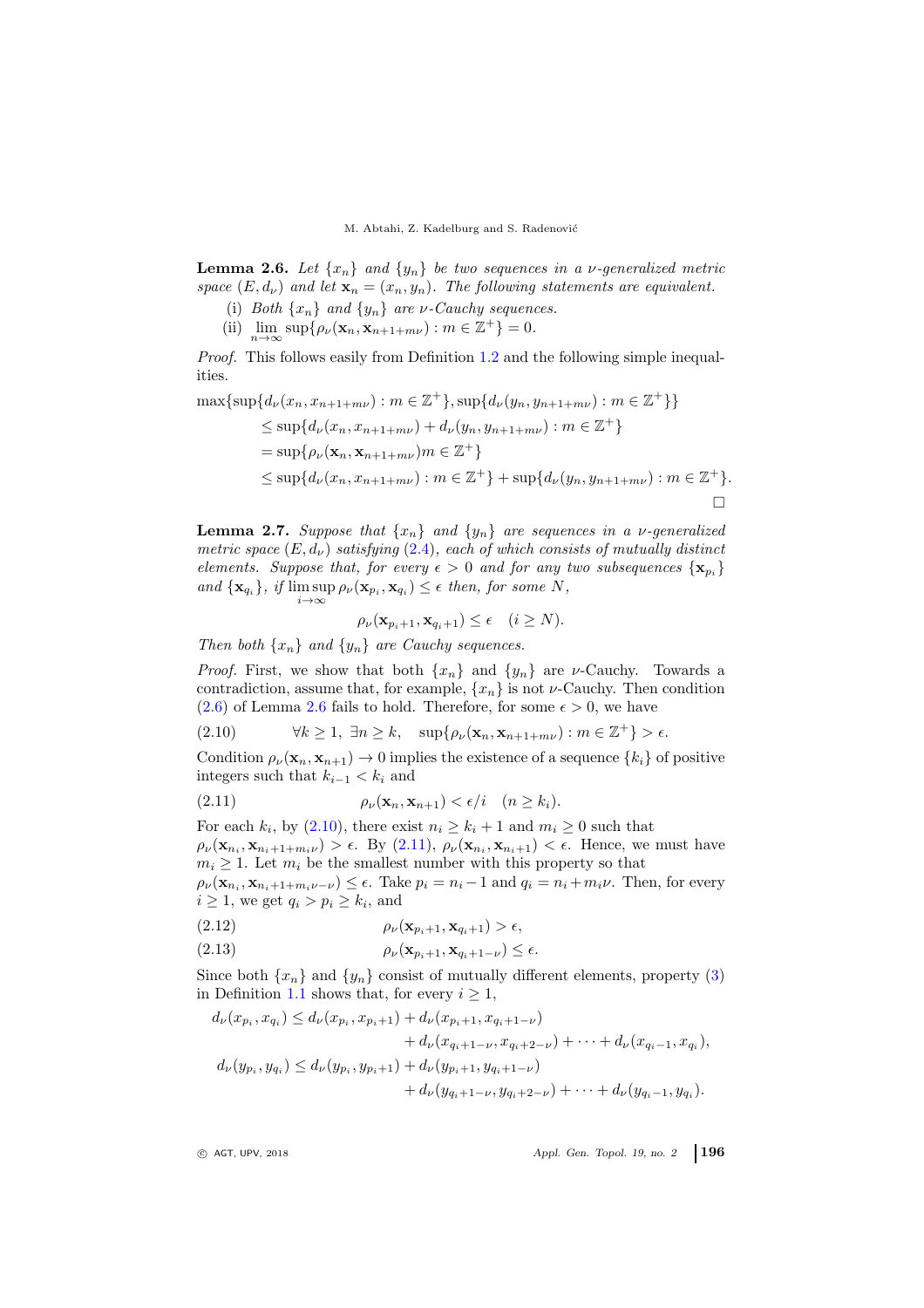The above two inequalities along with [\(2.11\)](#page-7-2) and [\(2.13\)](#page-7-3) imply that  $\rho_{\nu}(\mathbf{x}_{p_i}, \mathbf{x}_{q_i}) \leq$  $2\nu\epsilon/i + \epsilon$ , for all  $i \geq 1$ , from which we get  $\limsup_{i \to \infty} \rho_{\nu}(\mathbf{x}_{p_i}, \mathbf{x}_{q_i}) \leq \epsilon$ . This along

with [\(2.12\)](#page-7-4) violate our assumption. Hence both  $\{x_n\}$  and  $\{y_n\}$  are *v*-Cauchy. Finally, the assumption  $\rho_{\nu}(\mathbf{x}_n, \mathbf{x}_{n+2}) \to 0$  as  $n \to \infty$  implies that

 $d_{\nu}(x_n, x_{n+2}) \rightarrow 0$  and  $d_{\nu}(y_n, y_{n+2}) \rightarrow 0$  as  $n \rightarrow \infty$ . Proposition [1.3](#page-1-3) now shows that both  $\{x_n\}$  and  $\{y_n\}$  are Cauchy sequences.

The following is a Ciric-Matkowski type coupled fixed point theorem in partially ordered  $\nu$ -generalized metric spaces.

<span id="page-8-1"></span>**Theorem 2.8.** Let  $(E, \leq, d_{\nu})$  be a complete partially ordered v-generalized metric space. If  $F : E \times E \to E$  is a symmetric contraction of Ciric-Matkowski type satisfying conditions (i)-(ii) of Theorem [1](#page-2-3).5, then  $F$  has a coupled fixed point.

*Proof.* Suppose that [\(1.2\)](#page-2-4) holds for  $\mathbf{x}_0 = (x_0, y_0)$  and let  $\mathbf{x}_n = (x_n, y_n)$  be the Picard iterates of F at  $\mathbf{x}_0$  defined by [\(1.1\)](#page-2-1). Note that  $\mathbf{x}_p \subseteq \mathbf{x}_q$  if  $p \leq q$ . In fact,  $\mathbf{x}_n = T^n \mathbf{x}_0, n \ge 1$ , where T is defined by [\(2.5\)](#page-5-3). An argument similar to that of [\[2,](#page-11-11) Theorem 3.4] shows that  $\rho_{\nu}(\mathbf{x}_n, \mathbf{x}_{n+1}) + \rho_{\nu}(\mathbf{x}_n, \mathbf{x}_{n+2}) \to 0$ .

Now, let  $\epsilon > 0$  and assume that  $\limsup \rho_{\nu}(\mathbf{x}_{p_i}, \mathbf{x}_{q_i}) \leq \epsilon$ . Since F is a  $i\rightarrow\infty$ 

symmetric contraction of Ciric-Matkowski type, by  $(2.2)$  $(2.2)$ , there exists  $\delta > 0$ such that

$$
p \leq q, \epsilon < \rho_{\nu}(\mathbf{x}_p, \mathbf{x}_q) < \delta + \epsilon \Longrightarrow \rho_{\nu}(\mathbf{x}_{p+1}, \mathbf{x}_{q+1}) \leq \epsilon.
$$

By [\[1,](#page-11-18) Lemma 3.1], there is  $N \in \mathbb{N}$ , such that

$$
\rho_{\nu}(\mathbf{x}_{p_i+1}, \mathbf{x}_{q_i+1}) \le \epsilon \quad (i \ge N).
$$

Now, Lemma [2.7](#page-7-5) shows that the sequences  $\{x_n\}$  and  $\{y_n\}$  are both Cauchy sequences. Since E is complete, there exist x and y in E such that  $x_n \to x$  and  $y_n \to y$ . Since F is continuous, we conclude that  $F(x, y) = x$  and  $F(y, x) = y$ , so that  $(x, y)$  is a coupled fixed point so that  $(x, y)$  is a coupled fixed point.

The following is a Proinov type coupled fixed point result in the setting of partially ordered  $\nu$ -generalized metric spaces.

<span id="page-8-2"></span>**Theorem 2.9.** Let  $(E, \leq, d_{\nu})$  be a complete partially ordered v-generalized metric space. Given  $F: E \times E \to E$ , define  $\mathbf{m}: \mathcal{E} \times \mathcal{E} \to \mathbb{R}^+$  by [\(2.6\)](#page-6-1), and assume that  $(2.8)$  hold. If F is asymptotically regular and satisfies conditions  $(i)-(ii)$  of Theorem [1](#page-2-3).5, then F has a coupled fixed point.

*Proof.* Suppose that [\(1.2\)](#page-2-4) holds for  $\mathbf{x}_0 = (x_0, y_0)$  and let  $\mathbf{x}_n = (x_n, y_n)$  be the Picard iterates of F at  $\mathbf{x}_0$  defined by [\(1.1\)](#page-2-1). Note that  $\mathbf{x}_p \sqsubseteq \mathbf{x}_q$  if  $p \leq q$ . Since  $F$  is asymptotically regular, we have

(2.14)  $\rho_{\nu}(\mathbf{x}_n, \mathbf{x}_{n+1}) + \rho_{\nu}(\mathbf{x}_n, \mathbf{x}_{n+2}) \to 0.$ 

Let  $\{x_{p_i}\}\$ and  $\{x_{q_i}\}\$ be two subsequences of  $\{x_n\}$ . Then

<span id="page-8-0"></span>
$$
\mathbf{m}(\mathbf{x}_{p_i},\mathbf{x}_{q_i})=\rho_\nu(\mathbf{x}_{p_i},\mathbf{x}_{q_i})+\gamma\big(\rho_\nu(\mathbf{x}_{p_i},\mathbf{x}_{p_{i+1}})+\rho_\nu(\mathbf{x}_{q_i},\mathbf{x}_{q_{i+1}})\big).
$$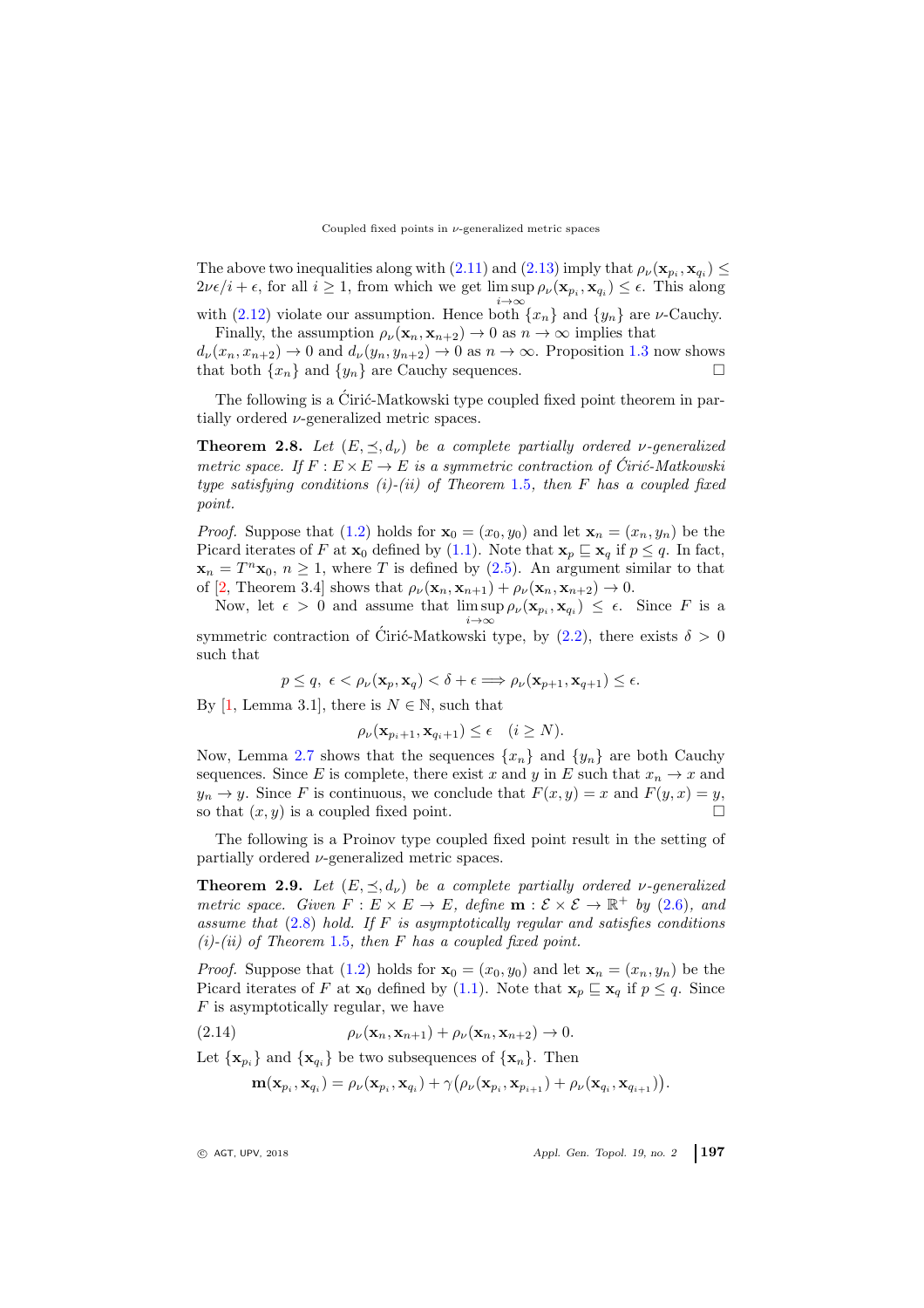<span id="page-9-1"></span>Since  $\rho_{\nu}(\mathbf{x}_n, \mathbf{x}_{n+1}) \to 0$ , we get

(2.15) 
$$
\limsup_{i \to \infty} \mathbf{m}(\mathbf{x}_{p_i}, \mathbf{x}_{q_i}) = \limsup_{i \to \infty} \rho_{\nu}(\mathbf{x}_{p_i}, \mathbf{x}_{q_i}).
$$

Note that by  $(2.14)$  we get  $d_{\nu}(x_n, x_{n+1}) \rightarrow 0$  and  $d_{\nu}(y_n, y_{n+1}) \rightarrow 0$ . Also, by the condition  $(1.2)$  and the strict mixed monotone property of F, we have that the sequences  $\{x_n\}$  and  $\{y_n\}$  consist of mutually distinct terms.

Now, let  $\epsilon > 0$  and assume that  $\limsup \rho_{\nu}(\mathbf{x}_{p_i}, \mathbf{x}_{q_i}) \leq \epsilon$ . The equality in i→∞ [\(2.15\)](#page-9-1) implies that  $\limsup_{i\to\infty} \mathbf{m}(x_{p_i}, x_{q_i}) \leq \epsilon$ . By [\(2.8\)](#page-6-2), there exists  $\delta > 0$  such that, for  $p \leq q$ ,

$$
\mathbf{m}(\mathbf{x}_p, \mathbf{x}_q) < \delta + \epsilon \Longrightarrow \rho_{\nu}(\mathbf{x}_{p+1}, \mathbf{x}_{q+1}) \le \epsilon.
$$

By [\[1,](#page-11-18) Lemma 3.1], there is  $N \in \mathbb{N}$ , such that

$$
\rho_{\nu}(\mathbf{x}_{p_i+1}, \mathbf{x}_{q_i+1}) \le \epsilon \quad (i \ge N).
$$

All conditions of Lemma [2.7](#page-7-5) are fulfilled and so the sequences  $\{x_n\}$  and  $\{y_n\}$ are both Cauchy sequences. Since  $E$  is complete, there exist  $x$  and  $y$  in  $E$  such that  $x_n \to x$  and  $y_n \to y$ . Since F is continuous, we conclude that  $F(x, y) = x$ and  $F(y, x) = y$ , so that  $(x, y)$  is a coupled fixed point.

<span id="page-9-0"></span>2.3. Uniqueness. In order to obtain the uniqueness of coupled fixed point in the previous results, we need some additional assumption. We formulate it just in the case of Theorem [2.8.](#page-8-1)

**Proposition 2.10.** Let  $(E, \preceq, d_{\nu})$  and F be as in Theorem [2.8](#page-8-1) and let  $CFix(F)$ be the set of coupled fixed points of F. Then any two comparable elements of  $CFix(F)$  (in the sense of order  $\subseteq$ ) are equal. In particular, if all the elements of  $CFix(F)$  are comparable, then this set reduces to a singleton.

Proof. Suppose, to the contrary, that there exist two distinct coupled fixed points  $(x, y)$  and  $(u, v)$  of F which are comparable, e.g.,  $(x, y) \sqsubseteq (u, v)$  and  $(x, y) \neq (u, v)$ . Then by  $(2.1)$  we get that

$$
d_{\nu}(x, y) + d_{\nu}(u, v) < d_{\nu}(x, y) + d_{\nu}(u, v),
$$

a contradiction.

2.4. Illustrative examples. The following is a very easy example illustrating a possible use of Theorem [2.8.](#page-8-1)

**Example 2.11.** Let  $(E, d_{\nu})$  be the space defined in Example [2.2.](#page-4-0) Introduce an order  $\preceq$  on E by  $a \preceq a$ ,  $b \preceq b$ ,  $b \preceq a$  and  $c \preceq c$ . Consider a mapping  $F: E \times E \to E$  given by  $F(x, x) = a$ , for all  $x \in E$ ,  $F(a, b) = F(b, a) = a$ , and  $F(x, y) = c$  otherwise. It is easy to see that all conditions of Theorem [2.8](#page-8-1) are satisfied. In particular, the only nontrivial case when conditions [\(2.1\)](#page-4-2) and [\(2.2\)](#page-4-1) have to be checked (i.e., when  $x \preceq u, y \succeq v$  and  $(x, y) \neq (u, v)$ ) is when  $(x, y) = (a, a)$  and  $(u, v) = (b, a)$ . It is easily seen that both of them are then satisfied.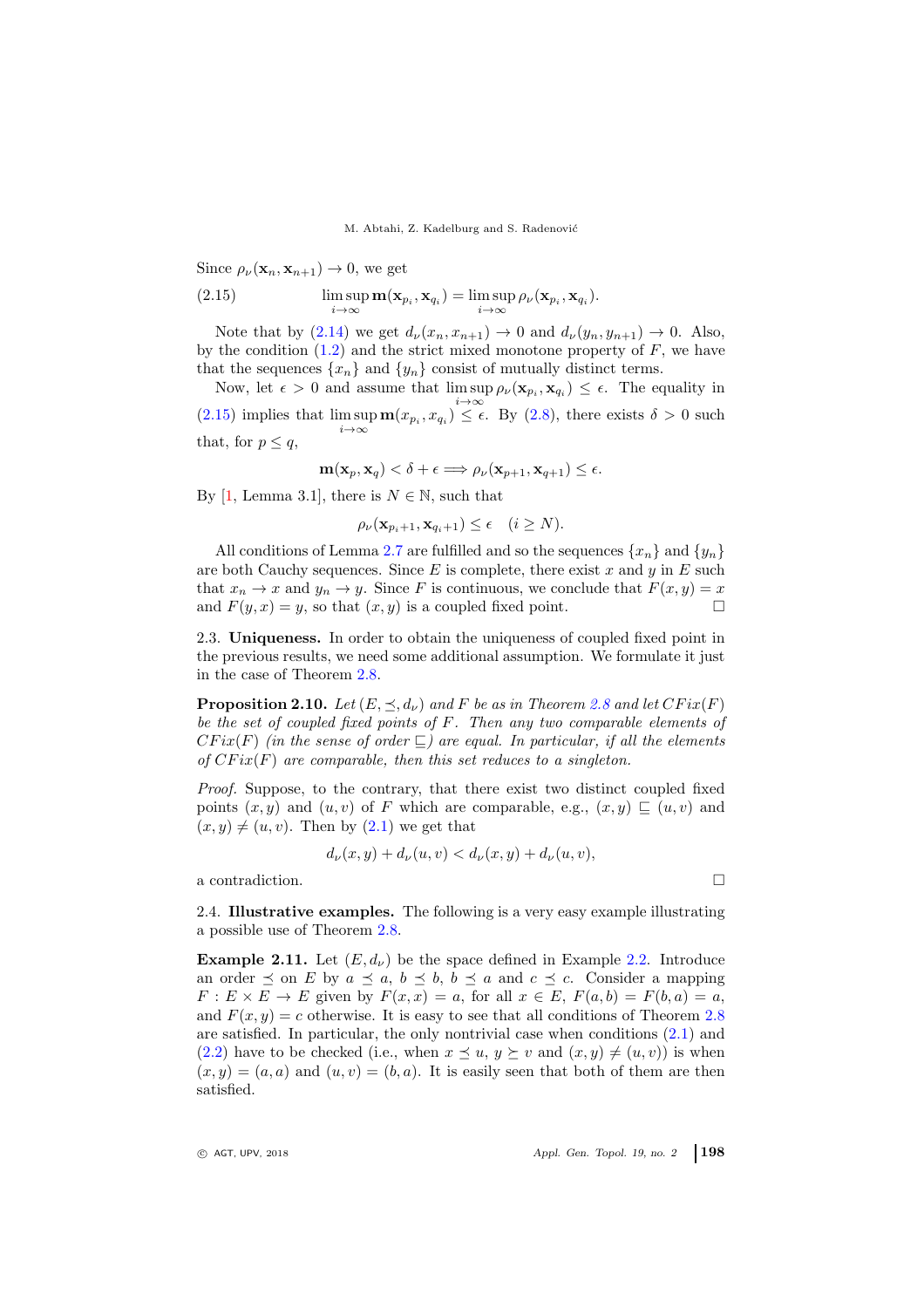#### Coupled fixed points in  $\nu\text{-generalized metric spaces}$

Example 2.12. Consider the following 2-generalized metric space, which is a slight modification of the space considered in [\[18,](#page-11-6) Example 1.1]. Let  $E = A \cup B$ , with  $A = \{0, 2\}, B = (0, 1]$ , and define  $d_{\nu}: E \times E \rightarrow [0, +\infty)$  by

$$
d_{\nu}(x,y) = \begin{cases} 0, & \text{if } x = y \\ 1, & \text{if } x \neq y \text{ and } (\{x,y\} \subseteq A \text{ or } \{x,y\} \subseteq B) \\ y, & \text{if } x \in A, y \in B \\ x, & \text{if } x \in B, y \in A. \end{cases}
$$

Take the usual order  $\leq$  on E. Then  $(E, \leq, d_{\nu})$  is a complete, partially ordered, 2-generalized metric space which is not a metric space. Note that if we define  $\rho_{\nu}$ on  $\mathcal{E} = E \times E$  by [\(2.3\)](#page-4-3), then  $(\mathcal{E}, \rho_{\nu})$  is not a 2-generalized metric space. Indeed, if we take the points  $(0, 0), (b_1, 0), (b_1, b_2), (2, 2)$  from  $\mathcal E$  (here,  $0 < b_1, b_2 \le 1$ ), we have

$$
\rho_{\nu}((0,0),(2,2)) = d_{\nu}(0,2) + d_{\nu}(0,2) = 1 + 1 = 2,
$$
  
\n
$$
\rho_{\nu}((0,0),(b_1,0)) = d_{\nu}(0,b_1) + d_{\nu}(0,0) = b_1,
$$
  
\n
$$
\rho_{\nu}((b_1,0),(b_1,b_2)) = d_{\nu}(b_1,b_1) + d_{\nu}(0,b_2) = b_2,
$$
  
\n
$$
\rho_{\nu}((b_1,b_2),(2,2)) = d_{\nu}(b_1,2) + d_{\nu}(b_2,2) = b_1 + b_2.
$$

Hence, if  $2b_1 + 2b_2 < 2$ , we have

$$
\rho_{\nu}((0,0),(2,2)) > \rho_{\nu}((0,0),(b_1,0)) + \rho_{\nu}((b_1,0),(b_1,b_2)) + \rho_{\nu}((b_1,b_2),(2,2)).
$$

Consider now the mapping  $F : E \times E \to E$  given by

$$
F(x,y) = \begin{cases} \frac{x-y}{2}, & \text{if } x \ge y \\ 0, & \text{if } x < y. \end{cases}
$$

The conditions (i)-(ii) of Theorem [1.5](#page-2-3) are easy to check (for example, the second one is satisfied for  $x_0 = 2$  and  $y_0 = 0$ ). In order to check the condition [\(2.8\)](#page-6-2), consider the mapping m given by

$$
\mathbf{m}(\mathbf{x}, \mathbf{u}) = d_{\nu}(x, u) + d_{\nu}(y, v)
$$

$$
+ d_{\nu}(x, F(x, y)) + d_{\nu}(y, F(y, x)) + d_{\nu}(u, F(u, v)) + d_{\nu}(v, F(v, u)),
$$

for  $\mathbf{x} = (x, y), \mathbf{u} = (u, v)$  (i.e., take  $\gamma = 1$ ). For  $\mathbf{u} \subseteq \mathbf{x}$  (i.e.,  $u \leq x, y \leq v$ ) and, for example,  $1 \ge x > u > v > y > 0$  (other possible cases can be treated in a similar way), we have

$$
\mathbf{m}(\mathbf{x}, \mathbf{u}) = d_{\nu}(x, u) + d_{\nu}(y, v) + d_{\nu}\left(x, \frac{x - y}{2}\right) + d_{\nu}(y, 0) + d_{\nu}\left(u, \frac{u - v}{2}\right) + d_{\nu}(v, 0)
$$
  
= 1 + 1 + 1 + y + 1 + v = 4 + y + v,

hence  $\mathbf{m}(\mathbf{x}, \mathbf{u}) < \delta + \epsilon$  implies that  $\epsilon > 4 + y + v - \delta > 1$  (if  $\delta < 3$ ). On the other hand

$$
d_{\nu}(F(x, y), F(u, v)) + d_{\nu}(F(y, x), F(v, u)) = d_{\nu}\left(\frac{x - y}{2}, \frac{u - v}{2}\right) + d_{\nu}(0, 0) = 1 < \epsilon,
$$

and the condition [\(2.8\)](#page-6-2) is satisfied.

<sup>c</sup> AGT, UPV, <sup>2018</sup> Appl. Gen. Topol. 19, no. 2 199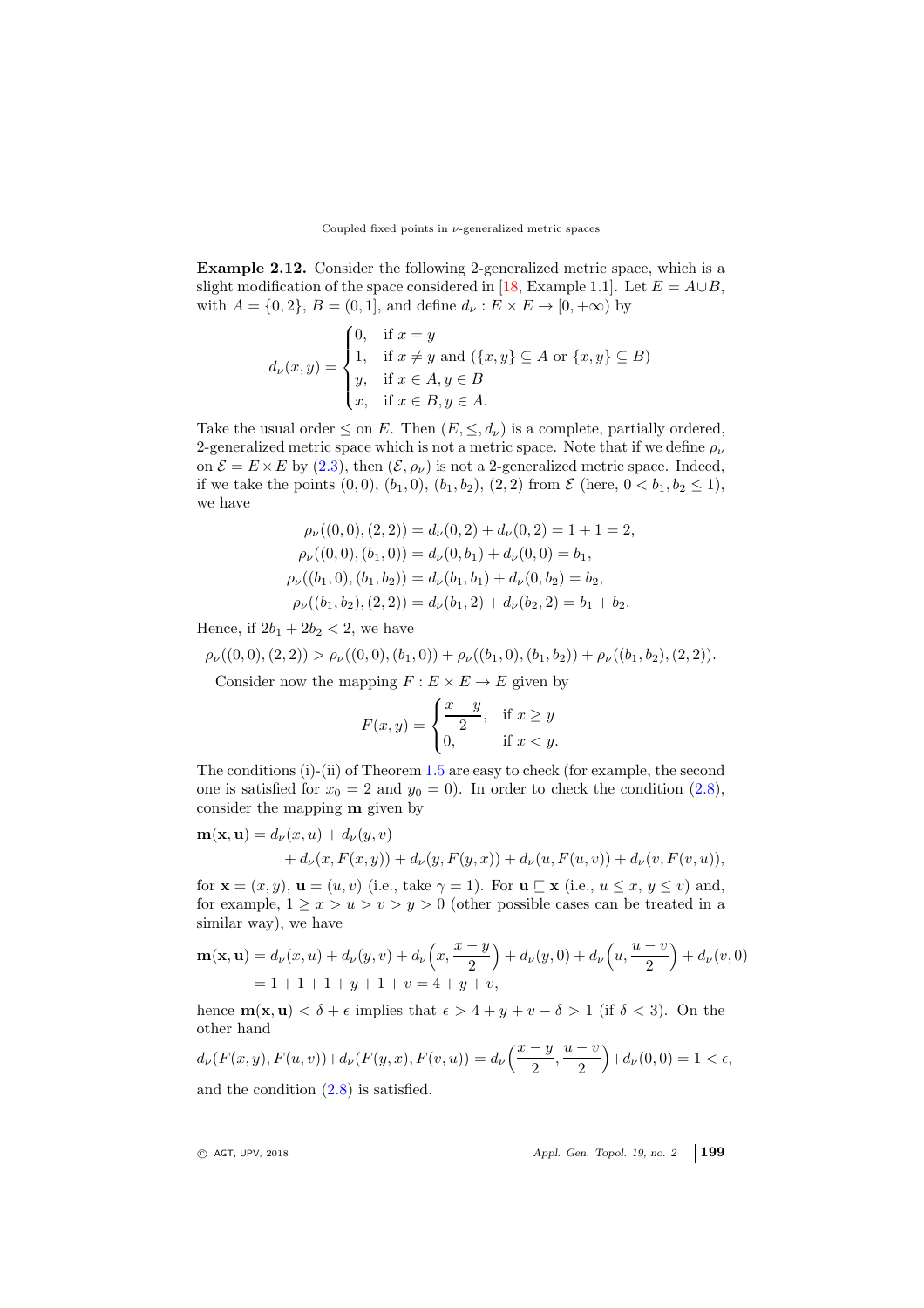Thus, all the conditions of Theorem [2.9](#page-8-2) are fulfilled and we conclude that F has a (unique) coupled fixed point (which is  $(0, 0)$ ).

Acknowledgements. The second author is thankful to the Ministry of Education, Science and Technological Development of Serbia, Grant No. 174002.

#### <span id="page-11-0"></span>**REFERENCES**

- <span id="page-11-18"></span>[1] M. Abtahi, Fixed point theorems for Meir-Keeler type contractions in metric spaces, Fixed Point Theory 17, no. 2 (2016), 225–236.
- <span id="page-11-11"></span>[2] M. Abtahi, Z. Kadelburg and S. Radenović, Fixed points of Ciric-Matkowski-type contractions in  $\nu$ -generalized metric spaces, Rev. Real Acad. Cienc. Exac. Fis. Nat. Ser. A, Mat. 111, no. 1 (2017), 57–64.
- <span id="page-11-2"></span>[3] B. Alamri, T. Suzuki and L. A. Khan, Caristi's fixed point theorem and Subrahmanyam's fixed point theorem in  $\nu$ -generalized metric spaces, J. Function Spaces, 2015, Art. ID 709391, 6 pp.
- <span id="page-11-14"></span>[4] V. Berinde and M. Păcurar, Coupled fixed point theorems for generalized symmetric Meir-Keeler contractions in ordered metric spaces, Fixed Point Theory Appl. (2012) 2012:115.
- <span id="page-11-13"></span>[5] T. G. Bhaskar and V. Lakshmikantham, Fixed point theorems in partially ordered metric spaces and applications, Nonlinear Anal. 65, no. 7 (2006), 1379–1393.
- <span id="page-11-1"></span>[6] A. Branciari, A fixed point theorem of Banach-Caccioppoli type on a class of generalized metric spaces, Publ. Math. Debrecen 57 (2000), 31–37.
- <span id="page-11-9"></span>[7] Li. B. Ciric, A new fixed-point theorem for contractive mappings, Publ. Inst. Math. (N.S) 30 (44) (1981), 25–27.
- <span id="page-11-3"></span>[8] Z. Kadelburg and S. Radenović, On generalized metric spaces: A survey, TWMS J. Pure Appl. Math. 5 (2014), 3–13.
- <span id="page-11-7"></span>[9] Z. Kadelburg and S. Radenović, Fixed point results in generalized metric spaces without Hausdorff property, Math. Sciences 8:125 (2014).
- <span id="page-11-8"></span><span id="page-11-4"></span>[10] R. Kannan, Some results on fixed points-II, Amer. Math. Monthly 76 (1969), 405–408.
- [11] W. A. Kirk and N. Shahzad, Generalized metrics and Caristi's theorem, Fixed Point Theory Appl. 2013:129 (2013).
- <span id="page-11-15"></span>[12] V. Lakshmikantham and Lj. Ćirić, Coupled fixed point theorems for nonlinear contractions in partially ordered metric spaces, Nonlinear Anal. 70 (2009), 4341–4349.
- <span id="page-11-16"></span>[13] N. V. Luong and N. X. Thuan, Coupled fixed points in partially ordered metric spaces and application, Nonlinear Anal. 74 (2011), 983–992.
- <span id="page-11-12"></span>[14] J. J. Nieto and R. Rodríguez-López, Existence and uniqueness of fixed point in partially ordered sets and applications to ordinary differential equations, Acta Math. Sinica, Engl. Ser. 23, no. 12 (2007), 2205–2212.
- <span id="page-11-10"></span>[15] P. D. Proinov, Fixed point theorems in metric spaces, Nonlinear Anal. 64 (2006), 546– 557.
- <span id="page-11-5"></span>[16] B. Samet, Discussion on 'A fixed point theorem of Banach-Caccioppoli type on a class of generalized metric spaces' by A. Branciari, Publ. Math. Debrecen 76 (2010), 493–494.
- <span id="page-11-17"></span>[17] B. Samet, Coupled fixed point theorems for a generalized Meir-Keeler contraction in partially ordered metric spaces, Nonlinear Anal. 72 (2010), 4508–4517.
- <span id="page-11-6"></span>[18] I. R. Sarma, J. M. Rao and S. S. Rao, Contractions over generalized metric spaces, J. Nonlinear Sci. Appl. 2 (2009), 180–182.